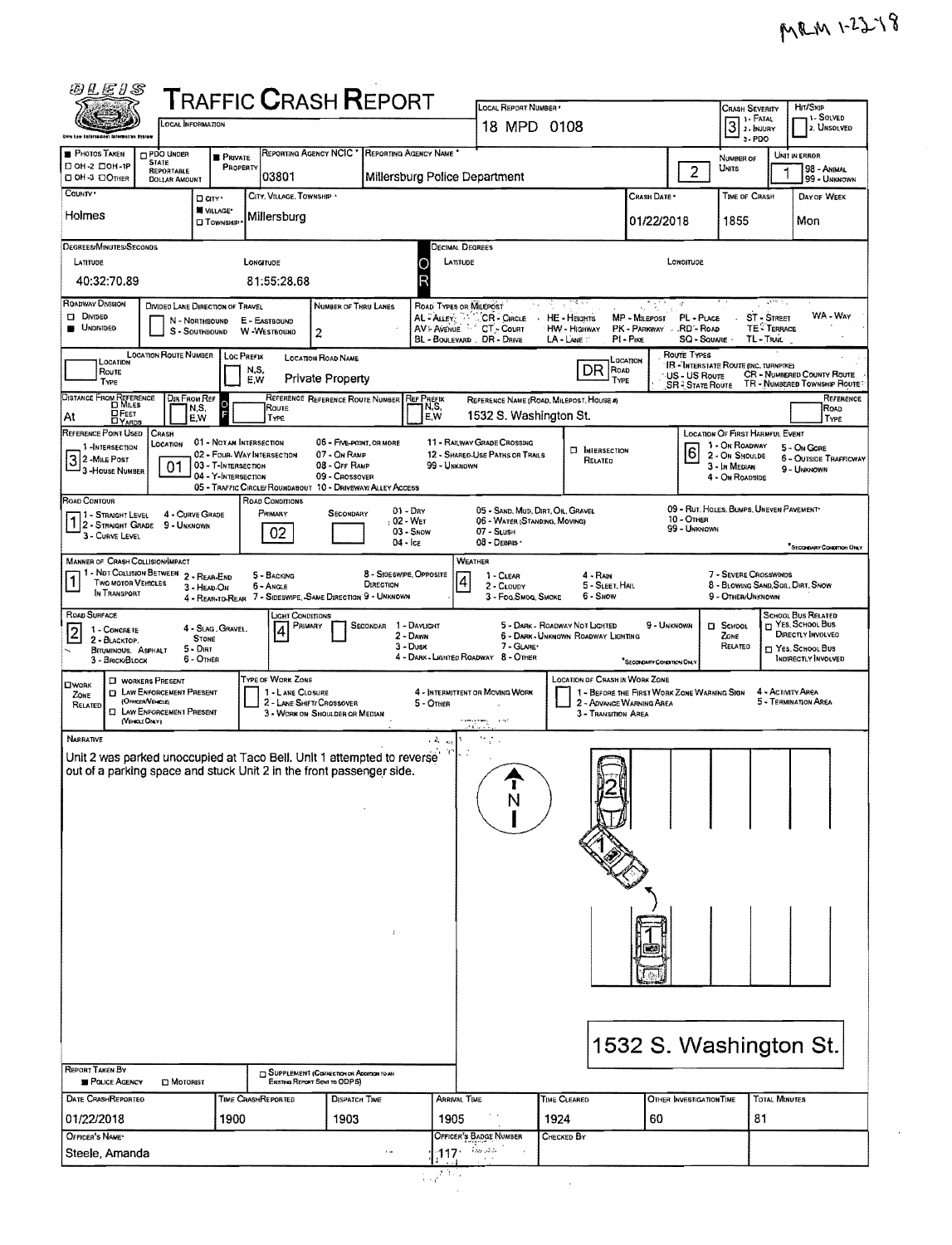|                                                                                                                                                                                                                                                                                                                            | UNIT                                                                                                         |                                                                          |                                                                                                                                                      |                                                        |                                                                                                                   | LOCAL REPORT NUMBER                                                                               |                                                                                                                  |                                                                                                                               |  |  |  |
|----------------------------------------------------------------------------------------------------------------------------------------------------------------------------------------------------------------------------------------------------------------------------------------------------------------------------|--------------------------------------------------------------------------------------------------------------|--------------------------------------------------------------------------|------------------------------------------------------------------------------------------------------------------------------------------------------|--------------------------------------------------------|-------------------------------------------------------------------------------------------------------------------|---------------------------------------------------------------------------------------------------|------------------------------------------------------------------------------------------------------------------|-------------------------------------------------------------------------------------------------------------------------------|--|--|--|
|                                                                                                                                                                                                                                                                                                                            |                                                                                                              | 18 MPD 0108                                                              |                                                                                                                                                      |                                                        |                                                                                                                   |                                                                                                   |                                                                                                                  |                                                                                                                               |  |  |  |
| UNIT NUMBER                                                                                                                                                                                                                                                                                                                | OWNER NAME: LAST, FIRST, MIDDLE ( C) SAME AS DRIVER )                                                        |                                                                          |                                                                                                                                                      |                                                        | OWNER PHONE NUMBER                                                                                                |                                                                                                   | DAMAGE SCALE                                                                                                     | DAMAGE AREA                                                                                                                   |  |  |  |
|                                                                                                                                                                                                                                                                                                                            | Carson, Anthony, S                                                                                           |                                                                          | 330-275-9984                                                                                                                                         |                                                        | $\overline{c}$                                                                                                    | FRONT                                                                                             |                                                                                                                  |                                                                                                                               |  |  |  |
| OWNER ADDRESS: CITY, STATE, ZIP                                                                                                                                                                                                                                                                                            | <b>CISAME AS DRIVER</b> )                                                                                    |                                                                          | ם<br>1 - None<br>п                                                                                                                                   |                                                        |                                                                                                                   |                                                                                                   |                                                                                                                  |                                                                                                                               |  |  |  |
|                                                                                                                                                                                                                                                                                                                            | 4370 CR 58 Apt. 308, Millersburg, OH, 44654                                                                  |                                                                          |                                                                                                                                                      | ם                                                      |                                                                                                                   |                                                                                                   |                                                                                                                  |                                                                                                                               |  |  |  |
| LP STATE LICENSE PLATE NUMBER                                                                                                                                                                                                                                                                                              |                                                                                                              |                                                                          | # Occupants                                                                                                                                          | 2 - MINOR                                              |                                                                                                                   |                                                                                                   |                                                                                                                  |                                                                                                                               |  |  |  |
| он<br>HGZ9392                                                                                                                                                                                                                                                                                                              |                                                                                                              |                                                                          | 1J4FF58S51L509054                                                                                                                                    |                                                        |                                                                                                                   | 2                                                                                                 | D<br>Ч<br>3 - FUNCTIONAL                                                                                         |                                                                                                                               |  |  |  |
| <b>VEHICLE YEAR</b><br>2001                                                                                                                                                                                                                                                                                                | <b>VEHICLE MAKE</b><br>Jeep                                                                                  |                                                                          | VEHICLE MODEL - Management of the<br>Cherokee                                                                                                        | VEHICLE COLOR<br><b>RED</b>                            |                                                                                                                   | 4 - DISABLING                                                                                     |                                                                                                                  |                                                                                                                               |  |  |  |
| PROOF OF<br><b>INSURANCE</b>                                                                                                                                                                                                                                                                                               | <b>INSURANCE COMPANY</b>                                                                                     |                                                                          | POLICY NUMBER                                                                                                                                        | Towed By                                               |                                                                                                                   | 9 - UNKNOWN                                                                                       | Ό<br>н<br>D                                                                                                      |                                                                                                                               |  |  |  |
| SHOWN                                                                                                                                                                                                                                                                                                                      | Habruns Ins. Co.                                                                                             |                                                                          | INSA 1163259 00                                                                                                                                      |                                                        |                                                                                                                   |                                                                                                   | REA                                                                                                              |                                                                                                                               |  |  |  |
| CARRIER NAME, ADDRESS, CITY, STATE, ZIP                                                                                                                                                                                                                                                                                    |                                                                                                              |                                                                          |                                                                                                                                                      |                                                        |                                                                                                                   |                                                                                                   |                                                                                                                  | CARRIER PHONE                                                                                                                 |  |  |  |
| US DOT                                                                                                                                                                                                                                                                                                                     | VEHICLE WEIGHT GVWR/GCWR                                                                                     |                                                                          | Cargo Body Type                                                                                                                                      |                                                        |                                                                                                                   | TRAFFICWAY DESCRIPTION                                                                            |                                                                                                                  |                                                                                                                               |  |  |  |
| HM PLACARD ID NO.                                                                                                                                                                                                                                                                                                          | 2 - 10,001 to 26,000x LBs                                                                                    | 1 - LESS THAN OR EQUAL TO 10K LBS                                        | 01 - No Cargo Body Type/Not Applicabl. 09 - Pole<br>01<br>02 - Busi Van (9-15 Seats, Inc Driver) 10 - Cargo Tank<br>03 - Bus (16+ Seats, Inc Driver) | 11 - FLAT BED                                          |                                                                                                                   | 1 - Two-Way, Nor Divideo<br>2 - Two WAY, NOT DIVIDED, CONTINUOUS LEFT TURN LANE                   |                                                                                                                  |                                                                                                                               |  |  |  |
|                                                                                                                                                                                                                                                                                                                            | 3 - MORE THAN 26,000K LBS.                                                                                   |                                                                          | 04 - VEHICLE TOWING ANOTHER VEHICLE<br>05 - Lagging                                                                                                  | 12 - Dump                                              | 13 - CONCRETE MIXER                                                                                               |                                                                                                   | 3 - Two-Way, Divided. Unprotected (Painted or Grass >4FT.) Media<br>4 - Two-WAY, DIVIDED, POSITIVE MEDIANBARRIER |                                                                                                                               |  |  |  |
| <b>HM CLASS</b>                                                                                                                                                                                                                                                                                                            | HAZARDOUS MATERIAL<br><b>CI RELATED</b>                                                                      |                                                                          | 06 - INTERMODAL CONTAINER CHASIS<br>07 - CARGO VAN/ENCLOSED BOX                                                                                      |                                                        | 14 - AUTO TRANSPORTER<br>15 - GARBAGE /REFUSE                                                                     |                                                                                                   | 5 - ONE-WAY TRAFFICWAY                                                                                           |                                                                                                                               |  |  |  |
| NUMBER                                                                                                                                                                                                                                                                                                                     |                                                                                                              |                                                                          | 08 - GRAIN, CHIPS, GRAVEL                                                                                                                            |                                                        | 99 - OTHER/UNKNOWN                                                                                                |                                                                                                   | <b>D</b> Har / Skip Unit                                                                                         |                                                                                                                               |  |  |  |
| NON-MOTORIST LOCATION PRIOR TO IMPACT                                                                                                                                                                                                                                                                                      | 01 - INTERSECTION - MARKED CROSSWAL                                                                          | Type or Use                                                              | UNIT TYPE                                                                                                                                            |                                                        |                                                                                                                   |                                                                                                   |                                                                                                                  | PASSENGER VEHICLES (LESS THAN 9 PASSENGERS MEDIMEAVY TRUCKS OR COMBO UNITS > 10K LBS BUS/VAM/LIMG(9 OR MORE INCLUDING DRIVER) |  |  |  |
| 03 - INTERSECTION OTHER                                                                                                                                                                                                                                                                                                    | 02 - INTERSECTION - NO CROSSWALK                                                                             | 1 - PERSONAL                                                             | 06<br>01 - Sub-COMPACT<br>02 - COMPACT                                                                                                               |                                                        |                                                                                                                   | 14 - SINGLE UNIT TRUCK; 3+ AXLES                                                                  |                                                                                                                  | 13 - SINGLE UNIT TRUCK OR VAN ZAXLE, 6 TIRES 21 - BUS/VAN (9-15 SEATS. INC DRIVER)<br>22 - Bus (16+ Seats, Inc. Davis)        |  |  |  |
|                                                                                                                                                                                                                                                                                                                            | 04 - MIDBLOCK - MARKED CROSSWALK<br>05 - TRAVEL LANE - OTHER LOCATION                                        | 2 - COMMERCIAL                                                           | 99 - UNKNOWN 03 - MID SIZE<br>OR HIT/SKIP<br>04 - FULL SIZE                                                                                          |                                                        |                                                                                                                   | 15 - SINGLE UNIT TRUCK / TRAILER                                                                  | Non-Mororiar<br>23 - ANIMAL WITH RIDER                                                                           |                                                                                                                               |  |  |  |
| 06 - BICYCLE LANE<br>07 - SHOULDER/ROADSIDE<br>08 - SIDEWALK                                                                                                                                                                                                                                                               |                                                                                                              | 3 - GOVERNMENT                                                           | 05 - MINIVAN<br>06 - SPORT UTILITY VEHICLE                                                                                                           |                                                        | 17 - TRACTOR/SEMI-TRAILER<br>18 - TRACTOR/DOUBLE                                                                  | 16 - Твиски Твастов (Вовтац)<br>24 - ANIMAL WITH BUGGY, WAGON, SURREY<br>25 - BICYCLE/PEDACYCLIST |                                                                                                                  |                                                                                                                               |  |  |  |
| 10 - Drave way Access                                                                                                                                                                                                                                                                                                      | 09 - Median/Crossing Island                                                                                  | <b>IN EMERGENCY</b>                                                      | 07 - Pickup<br>08 - VAN                                                                                                                              | 19 - TRACTOR/TRIPLES                                   | 20 - OTHER MEDIMEAVY VEHICLE                                                                                      | 26 - PEDESTRIAN/SKATER<br>27 - OTHER NON-MOTORIST                                                 |                                                                                                                  |                                                                                                                               |  |  |  |
|                                                                                                                                                                                                                                                                                                                            | 11 - SHARED USE PATH OR TRAIL<br>12 - NON-TRAFFICWAY AREA                                                    | RESPONSE                                                                 | 09 - MOTORCYCLE<br>10 - MOTORIZED BICYCLE<br>11 - SNOWMOBILE/ATV                                                                                     |                                                        | HAS HM PLACARD                                                                                                    |                                                                                                   |                                                                                                                  |                                                                                                                               |  |  |  |
| 99 - OTHER/UNKNOWN                                                                                                                                                                                                                                                                                                         |                                                                                                              |                                                                          | 12 - OTHER PASSENGER VEHICLE                                                                                                                         |                                                        |                                                                                                                   |                                                                                                   |                                                                                                                  |                                                                                                                               |  |  |  |
| SPECIAL FUNCTION 01 - NONE<br>$02 - TAXI$                                                                                                                                                                                                                                                                                  |                                                                                                              | 09 - AMBULANCE<br>$10 -$ Fire                                            | 17 - FARM VEHICLE<br>18 - FARM EQUIPMENT<br>19 - MOTORHOME                                                                                           | MOST DAMAGED AREA<br>01 - None                         |                                                                                                                   | 08 - LEFT SIDE                                                                                    | 99 - Unknown                                                                                                     | Астюм<br>1 1 - Non-Contact                                                                                                    |  |  |  |
| 01                                                                                                                                                                                                                                                                                                                         | 03 - RENTAL TRUCK (OVER 10KLBS)<br>04 - Bus - SCHOOL (PUBLIC OR PRIVATE) 12 - MILITARY<br>05 - Bus - Transit | 11 - HIGHWAY/MAINTENANCE<br>13 - Pouce                                   | 20 - GOLF CART<br>$21 -$ Train                                                                                                                       | 07<br>IMPACT ARE 04 - RIGHT SIDE                       | 02 - CENTER FRONT<br>03 - RIGHT FRONT                                                                             | 09 - LEFT FRONT<br>10 - TOP AND WINDOWS<br>11 - UNDERCARRIAGE                                     |                                                                                                                  | $\overline{3}$<br>2 - NON-COLLISION<br>3 - STRIKING                                                                           |  |  |  |
|                                                                                                                                                                                                                                                                                                                            | 06 - Bus - Charter<br>07 - Bus - SHUTTLE                                                                     | 12 - LOAD/TRAILER<br>13 - TOTAL (ALL AREAS)                              |                                                                                                                                                      | 4 - Struck<br>5 - STRIKING/STRUCK                      |                                                                                                                   |                                                                                                   |                                                                                                                  |                                                                                                                               |  |  |  |
|                                                                                                                                                                                                                                                                                                                            | 08 - Bus - Other                                                                                             | 15 - OTHER GOVERNMENT<br>16 - CONSTRUCTION EOIP.                         |                                                                                                                                                      | 07                                                     | 06 - REAR CENTER<br>07 - LEFT REAR                                                                                | 14 - OTHER                                                                                        |                                                                                                                  | 9 - Unknown                                                                                                                   |  |  |  |
| PRE-CRASH ACTIONS<br>02                                                                                                                                                                                                                                                                                                    | MOTORIST                                                                                                     |                                                                          | tuma s                                                                                                                                               |                                                        | NON-MOTORIST                                                                                                      |                                                                                                   |                                                                                                                  |                                                                                                                               |  |  |  |
|                                                                                                                                                                                                                                                                                                                            | 01 - STRAIGHT AHEAD<br>02 - BACKING                                                                          | 07 - MAKING U-TURN<br>08 - ENTERING TRAFFIC LANE                         | 13 - Negotjating a Curve<br>14 - OTHER MOTORIST ACTIO                                                                                                |                                                        |                                                                                                                   | 15 - Entering or Crossing Specified Locatio<br>15 - WALKING RUNNING, JOGGING, PLAYING, CYCLING    |                                                                                                                  | 21 - OTHER NON-MOTORIST ACTION                                                                                                |  |  |  |
| 99 - UNKNOWN                                                                                                                                                                                                                                                                                                               | 03 - CHANGING LANES<br>04 - OVERTAKING/PASSING                                                               | 09 - LEAVING TRAFFIC LANE<br>10 - PARKED                                 |                                                                                                                                                      |                                                        | 17 - WORKING<br>18 - PUSHING VEHICLE                                                                              |                                                                                                   |                                                                                                                  |                                                                                                                               |  |  |  |
|                                                                                                                                                                                                                                                                                                                            | 05 - MAKING RIGHT TURN<br>06 - MAKING LEFT TURN                                                              | 11 - SLOWING OR STOPPED IN TRAFFIC<br>12 - DRIVERLESS                    |                                                                                                                                                      |                                                        | 20 - Standing                                                                                                     | 19 - APPROACHING OR LEAVING VEHICLE                                                               |                                                                                                                  |                                                                                                                               |  |  |  |
| <b>CONTRIBUTING CIRCUMSTANCE</b>                                                                                                                                                                                                                                                                                           |                                                                                                              |                                                                          |                                                                                                                                                      | NON-MOTORIST                                           |                                                                                                                   |                                                                                                   | <b>VEHICLE DEFECTS</b>                                                                                           |                                                                                                                               |  |  |  |
| Primary                                                                                                                                                                                                                                                                                                                    | MOTORIST<br>01 - NONE<br>02 - FAILURE TO YIELD                                                               |                                                                          | 11 - IMPROPER BACKING<br>12 - IMPROPER START FROM PARKED POSITION                                                                                    | 22 - None<br>23 - IMPROPER CROSSING                    |                                                                                                                   | 01 - TURN SIGNALS<br>02 - HEAD LAMPS<br>03 - TAIL LAMPS                                           |                                                                                                                  |                                                                                                                               |  |  |  |
|                                                                                                                                                                                                                                                                                                                            | 03 - RAN RED LIGHT<br>04 - RAN STOP SIGN                                                                     |                                                                          | 13 - Stopped or Parked Illegally<br>14 - Operating Vehicle in Negligent Manner                                                                       | 24 - DARTING<br>25 - LYING AND/OR LLEGALLY IN ROADWAY  |                                                                                                                   | 04 - BRAKES<br>05 - STEERING                                                                      |                                                                                                                  |                                                                                                                               |  |  |  |
| SECONDARY                                                                                                                                                                                                                                                                                                                  | 05 - Exceeped Speed Limit<br>06 - Unsafe Speed                                                               |                                                                          | 15 - Swering to Avoid (Due to External Conditions)<br>16 - WRONG SIDE/WRONG WAY                                                                      |                                                        | 26 - FALURE TO YIELD RIGHT OF WAY<br>27 - Not Visible (DARK CLOTHING)                                             |                                                                                                   | 06 - TIRE BLOWOUT<br>07 - WORN OR SLICK TIRES                                                                    |                                                                                                                               |  |  |  |
|                                                                                                                                                                                                                                                                                                                            | 07 - IMPROPER TURN<br>08 - LEFT OF CENTER                                                                    |                                                                          | 17 - FALURE TO CONTROL<br>18 - VISION OBSTRUCTION                                                                                                    | 28 - INATTENTIVE<br>29 - FAILURE TO OBEY TRAFFIC SIGNS |                                                                                                                   | 08 - TRAILER EQUIPMENT DEFECTIVE<br>09 - Motor Trouble                                            |                                                                                                                  |                                                                                                                               |  |  |  |
| 99 - UNKNOWN                                                                                                                                                                                                                                                                                                               | 09 - FOLLOWED TOO CLOSELY/ACDA<br>10 - IMPROPER LANE CHANGE                                                  |                                                                          | 19 - OPERATING DEFECTIVE EQUIPMENT<br>20 - LOAD SHIFTING/FALLING/SPILLING                                                                            | /SIGNALS/OFFICER<br>30 - WRONG SIDE OF THE ROAD        |                                                                                                                   |                                                                                                   | 10 - DISABLED FROM PRIOR ACCIDENT<br>11 - OTHER DEFECTS                                                          |                                                                                                                               |  |  |  |
|                                                                                                                                                                                                                                                                                                                            | <b>PASSING OFF ROAD</b>                                                                                      |                                                                          | 21 - Отнек Імрворев Астюм                                                                                                                            |                                                        | 31 - OTHER NON-MOTORIST ACTION                                                                                    |                                                                                                   |                                                                                                                  |                                                                                                                               |  |  |  |
| <b>SEQUENCE OF EVENTS</b><br>2<br>21                                                                                                                                                                                                                                                                                       |                                                                                                              |                                                                          | NON-COLLISION EVENTS<br>01 - OVERTURN/ROLLOVER                                                                                                       |                                                        | 06 - EQUIPMENT FAILURE<br>(BLOWN TIRE, BRAKE FALURE, ETC)                                                         |                                                                                                   | 10 - Cross Median                                                                                                |                                                                                                                               |  |  |  |
| FIRST                                                                                                                                                                                                                                                                                                                      | Most                                                                                                         | 99 - Unknown                                                             | 02 - FIRE/EXPLOSION<br>03 - IMMERSION<br>04 - JACKKNIFE                                                                                              |                                                        | 07 - SEPARATION OF UNITS<br>08 - RAN OFF ROAD RIGHT                                                               |                                                                                                   | 11 - Cross Center Line<br>OPPOSITE DIRECTION OF TRAVEL<br>12 - DOWNHILL RUNAWAY                                  |                                                                                                                               |  |  |  |
| <b>HARMFUL</b><br>EVENT                                                                                                                                                                                                                                                                                                    | HARMFUL<br>EVENT                                                                                             |                                                                          | 05 - CARGO/EQUIPMENT LOSS OR SHIFT 09 - RAN OFF ROAD LEFT                                                                                            |                                                        |                                                                                                                   |                                                                                                   | 13 - OTHER NON-COLLISION                                                                                         |                                                                                                                               |  |  |  |
|                                                                                                                                                                                                                                                                                                                            | COLLISION WITH PERSON, VEHICLE OR OBJECT NOT FIXED                                                           |                                                                          | COLLISION WITH FIXED, OBJECT<br>25 - IMPACT ATTENUATOR/CRASH CUSHION33 - MEDIAN CABLE BARRIER                                                        |                                                        |                                                                                                                   |                                                                                                   | 41 - OTHER POST, POLE                                                                                            | $48 - TREF$                                                                                                                   |  |  |  |
| 49 - Fire Hydrant<br>21 - PARKED MOTOR VEHICLE<br>26 - BRIDGE OVERHEAD STRUCTURE<br>34 - Median Guardral Barrier<br>or Support<br>14 - PEDESTRIAN<br>35 - MEDIAN CONCRETE BARRIER<br>42 - CULVERT<br>50 - WORK ZONE MAINTENANCE<br>22 - WORK ZONE MAINTENANCE EQUIPMENT<br>27 - BRIDGE PIER OR ABUTMENT<br>15 - PEDALCYCLE |                                                                                                              |                                                                          |                                                                                                                                                      |                                                        |                                                                                                                   |                                                                                                   |                                                                                                                  |                                                                                                                               |  |  |  |
| 16 - RAILWAY VEHICLE (TRAIN, ENGINE)<br>17 - ANIMAL FARM                                                                                                                                                                                                                                                                   |                                                                                                              | 23 - STRUCK BY FALLING, SHIFTING CARGO<br>OR ANYTHING SET IN MOTION BY A | 28 - BRIDGE PARAPET<br>29 - Bridge Ratt                                                                                                              | 36 - MEDIAN OTHER BARRIER<br>37 - TRAFFIC SIGN POST    | 43 - Cuna<br>EQUIPMENT<br>44 - Олтсн<br>51 - WALL, BUILDING, TUNNEL<br>52 - OTHER FIXED OBJECT<br>45 - EMBANKMENT |                                                                                                   |                                                                                                                  |                                                                                                                               |  |  |  |
| 18 - Animal - Deer<br>19 - Animal - Other<br>20 - MOTOR VEHICLE IN TRANSPORT                                                                                                                                                                                                                                               |                                                                                                              | <b>MOTOR VEHICLE</b><br>24 - OTHER MOVABLE OBJECT                        | 30 - GUARDRAIL FACE<br>31 - GUARDRAILEND<br>32 - PORTABLE BARRIER                                                                                    |                                                        | 38 - Overhead Sign Post<br>39 - LIGHT/LUMINARIES SUPPORT<br>40 - Utility Pole                                     | 46 - FERCE                                                                                        | 47 - MAILBOX                                                                                                     |                                                                                                                               |  |  |  |
| UNIT SPEED                                                                                                                                                                                                                                                                                                                 | Posted SPEED                                                                                                 | TRAFFIC CONTROL                                                          |                                                                                                                                                      |                                                        |                                                                                                                   | UNIT DIRECTION                                                                                    |                                                                                                                  |                                                                                                                               |  |  |  |
| 3                                                                                                                                                                                                                                                                                                                          | 12                                                                                                           | 01 - No CONTROLS<br>02 - S top Sign                                      | 07 - RAILROAD CROSSBUCKS  13 - CROSSWALK LINES<br>08 - RAILROAD FLASHERS                                                                             | 14 - W alk/Don't Walk                                  |                                                                                                                   | $F_{ROM}$ 2<br>To                                                                                 | 1 - North<br>$2 -$ South                                                                                         | 9 - UNKNOWN<br>5 - Northeast<br>6 - Nonthwest                                                                                 |  |  |  |
| $\square$ Stated                                                                                                                                                                                                                                                                                                           |                                                                                                              | 03 - YIELD SIGN<br>04 - TRAFFIC SIGNAL                                   | 09 - RAIROAD GATES<br>10 - COSTRUCTION BARRICADE                                                                                                     | 15 - O THER<br>16 - Not Reported                       |                                                                                                                   |                                                                                                   | $3 - E$ AST<br>4 - WEST                                                                                          | 7 - SOUTHEAST<br>8 - Southwest                                                                                                |  |  |  |
| <b>E</b> stimated                                                                                                                                                                                                                                                                                                          |                                                                                                              | 05 - TRAFFIC FLASHERS<br>06 - SCHOOL ZONE                                | 11 - PERSON (FLAGGER, OFFICER<br>12 - PAVEMENT MARKINGS                                                                                              |                                                        |                                                                                                                   |                                                                                                   |                                                                                                                  |                                                                                                                               |  |  |  |
|                                                                                                                                                                                                                                                                                                                            |                                                                                                              |                                                                          |                                                                                                                                                      |                                                        |                                                                                                                   |                                                                                                   |                                                                                                                  |                                                                                                                               |  |  |  |

 $\hat{\mathcal{A}}$ 

 $\Delta \sim 1$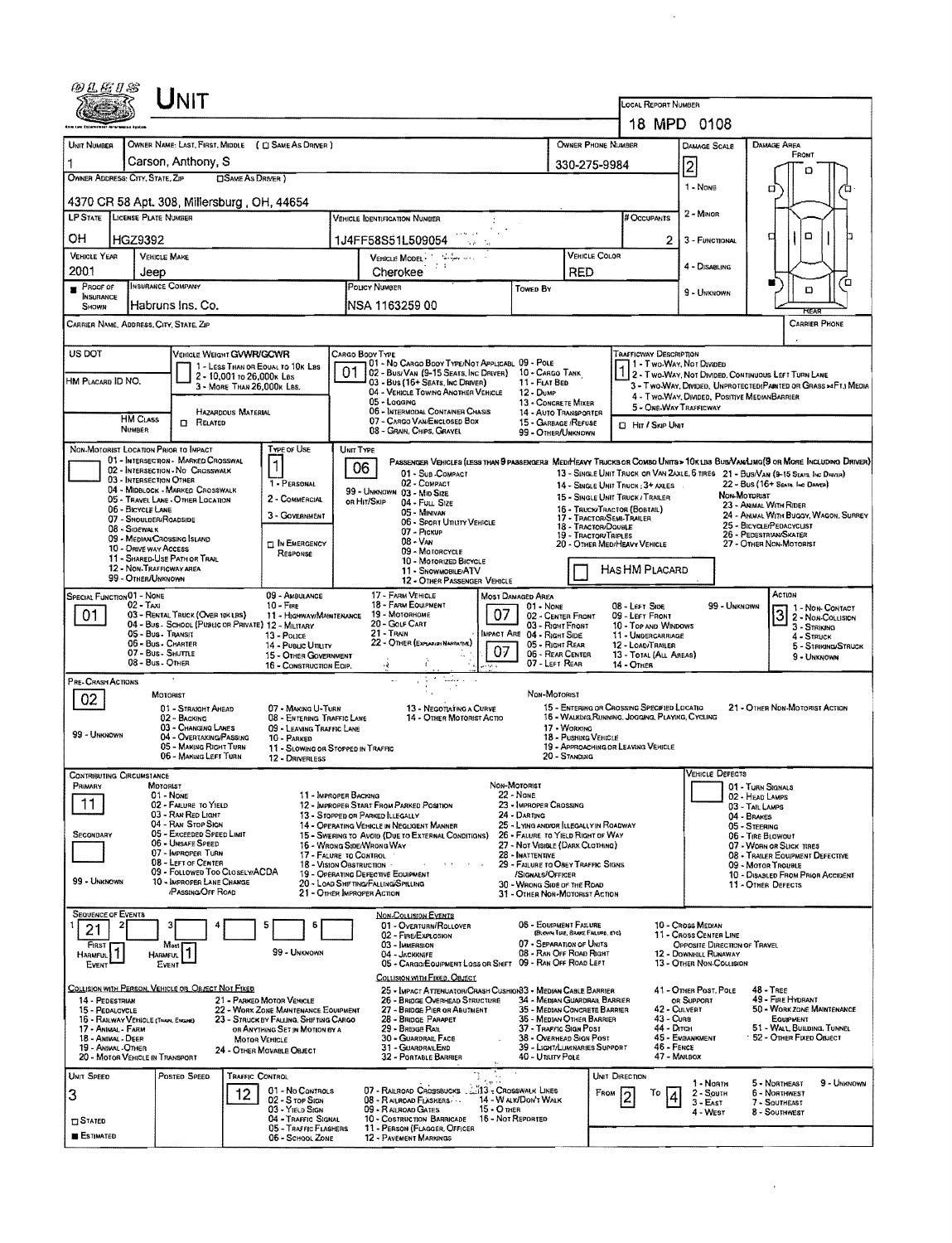|                                                                                                                                                                                     |                                  | UNIT                                                                         |                                                                                                     |                                                                                |                                                                                                                                                                       |                                                                                                                               |                   |                                                                                                                                   |                                  |                |                                                                                                                                |                                                       |              |                                                        |                                             |  |
|-------------------------------------------------------------------------------------------------------------------------------------------------------------------------------------|----------------------------------|------------------------------------------------------------------------------|-----------------------------------------------------------------------------------------------------|--------------------------------------------------------------------------------|-----------------------------------------------------------------------------------------------------------------------------------------------------------------------|-------------------------------------------------------------------------------------------------------------------------------|-------------------|-----------------------------------------------------------------------------------------------------------------------------------|----------------------------------|----------------|--------------------------------------------------------------------------------------------------------------------------------|-------------------------------------------------------|--------------|--------------------------------------------------------|---------------------------------------------|--|
|                                                                                                                                                                                     |                                  |                                                                              |                                                                                                     |                                                                                |                                                                                                                                                                       |                                                                                                                               |                   |                                                                                                                                   |                                  |                | LOCAL REPORT NUMBER<br>18 MPD 0108                                                                                             |                                                       |              |                                                        |                                             |  |
| UNIT NUMBER                                                                                                                                                                         |                                  |                                                                              |                                                                                                     | OWNER NAME: LAST, FIRST, MIDDLE ( C SAME AS DRIVER )                           |                                                                                                                                                                       |                                                                                                                               |                   |                                                                                                                                   | OWNER PHONE NUMBER               |                |                                                                                                                                | DAMAGE SCALE                                          |              | <b>DAMAGE AREA</b>                                     |                                             |  |
| 2                                                                                                                                                                                   |                                  | Martin, Joni, L                                                              |                                                                                                     |                                                                                | alah Ka<br>$\sigma = \sigma_{\rm{max}} = \sigma_{\rm{max}}$                                                                                                           |                                                                                                                               |                   |                                                                                                                                   |                                  |                |                                                                                                                                | $\overline{2}$                                        |              | <b>FRONT</b>                                           |                                             |  |
| 330-440-1931<br>OWNER ADDRESS: CITY, STATE, ZIP<br><b>CISAME AS DRIVER</b> )                                                                                                        |                                  |                                                                              |                                                                                                     |                                                                                |                                                                                                                                                                       |                                                                                                                               |                   |                                                                                                                                   |                                  |                | 1 - None                                                                                                                       | o                                                     |              |                                                        |                                             |  |
|                                                                                                                                                                                     |                                  | 4741 TR 257 , Millersburg, OH, 44654                                         |                                                                                                     |                                                                                |                                                                                                                                                                       |                                                                                                                               |                   |                                                                                                                                   |                                  |                |                                                                                                                                |                                                       |              | α                                                      |                                             |  |
| <b>LP STATE</b>                                                                                                                                                                     |                                  | <b>LIGENSE PLATE NUMBER</b>                                                  |                                                                                                     |                                                                                |                                                                                                                                                                       | <b>VEHICLE IDENTIFICATION NUMBER</b>                                                                                          |                   |                                                                                                                                   |                                  |                | # Occupants                                                                                                                    | 2 - MINOR                                             |              |                                                        |                                             |  |
| OH<br>GXT2888                                                                                                                                                                       |                                  |                                                                              |                                                                                                     |                                                                                |                                                                                                                                                                       | 3FAHP0HA6AR360778                                                                                                             |                   |                                                                                                                                   |                                  |                | 0                                                                                                                              | 3 - FUNCTIONAL                                        | O            |                                                        |                                             |  |
| <b>VEHICLE YEAR</b><br>2010                                                                                                                                                         |                                  | <b>VEHICLE MAKE</b>                                                          |                                                                                                     |                                                                                | <b>VEHICLE MODEL</b><br>Fusion                                                                                                                                        |                                                                                                                               |                   |                                                                                                                                   | WHI                              | VEHICLE COLOR  |                                                                                                                                | 4 - Disabling                                         |              |                                                        |                                             |  |
| PROOF OF<br>ш                                                                                                                                                                       | Ford<br><b>INSURANCE COMPANY</b> |                                                                              |                                                                                                     |                                                                                |                                                                                                                                                                       | <b>POLICY NUMBER</b><br>Toweb By                                                                                              |                   |                                                                                                                                   |                                  |                |                                                                                                                                | 9 - UNKNOWN                                           |              | □                                                      | ΓО<br>Q                                     |  |
| <b>INSURANCE</b><br>Shown                                                                                                                                                           |                                  | Burgett Ins, Agency                                                          |                                                                                                     |                                                                                | 1276-06-916993-09A                                                                                                                                                    |                                                                                                                               |                   |                                                                                                                                   |                                  |                |                                                                                                                                |                                                       |              |                                                        | REA                                         |  |
|                                                                                                                                                                                     |                                  | CARRIER NAME, ADDRESS, CITY, STATE, ZIP                                      |                                                                                                     |                                                                                |                                                                                                                                                                       |                                                                                                                               |                   |                                                                                                                                   |                                  |                |                                                                                                                                |                                                       |              |                                                        | CARRIER PHONE                               |  |
| US DOT                                                                                                                                                                              |                                  | VEHICLE WEIGHT GWWR/GCWR                                                     |                                                                                                     |                                                                                |                                                                                                                                                                       | Cargo Body Type                                                                                                               |                   |                                                                                                                                   |                                  |                | <b>TRAFFICWAY DESCRIPTION</b>                                                                                                  |                                                       |              |                                                        |                                             |  |
| HM PLACARD ID NO.                                                                                                                                                                   |                                  |                                                                              | 2 - 10,001 to 26,000x Las                                                                           | 1 - LESS THAN OR EQUAL TO 10K LBS                                              | 01                                                                                                                                                                    | 01 - No CARGO BODY TYPE/NOT APPLICABL 09 - POLE<br>02 - Bus/Van (9-15 Seats, Inc Driver)                                      |                   | 10 - CARGO TANK                                                                                                                   |                                  |                | 1 - Two Way, Not Divided                                                                                                       |                                                       |              | 2 - Two-Way, Not Divided, Continuous Left Turn Lane    |                                             |  |
|                                                                                                                                                                                     |                                  |                                                                              | 3 - MORE THAN 26,000K LBS.                                                                          |                                                                                |                                                                                                                                                                       | 03 - Bus (16+ SEATS, INC DRIVER)<br>04 - VEHICLE TOWING ANOTHER VEHICLE                                                       |                   | 11 - FLAT BED<br>12 - Dump                                                                                                        |                                  |                | 3 - Two-Way, Divideo, UNPROTECTED/PAINTED OR GRASS >4FTJ MEDIA<br>4 - Two-Way, Divided. Positive Meqian Barrier                |                                                       |              |                                                        |                                             |  |
|                                                                                                                                                                                     | HM CLASS                         | <b>ET RELATED</b>                                                            | HAZARDOUS MATERIAL                                                                                  |                                                                                | 05 - Lagging<br>13 - CONCRETE MIXER<br>06 - INTERMODAL CONTAINER CHASIS<br>14 - AUTO TRANSPORTER<br>07 - CARGO VAN/ENCLOSED BOX<br>15 - GARBAGE / REFUSE              |                                                                                                                               |                   |                                                                                                                                   |                                  |                | 5 - ONE-WAY TRAFFICWAY                                                                                                         |                                                       |              |                                                        |                                             |  |
|                                                                                                                                                                                     | NUMBER                           |                                                                              |                                                                                                     |                                                                                |                                                                                                                                                                       | 08 - GRAIN, CHIPS, GRAVEL                                                                                                     |                   | 99 - OTHER/UNKNOWN                                                                                                                |                                  |                | <b>D</b> Hm / Skip UNIT                                                                                                        |                                                       |              |                                                        |                                             |  |
|                                                                                                                                                                                     |                                  | NON-MOTORIST LOCATION PRIOR TO IMPACT<br>01 - INTERSECTION - MARKED CROSSWAL |                                                                                                     | TYPE OF USE<br>1                                                               | UNIT TYPE                                                                                                                                                             | Parsenger Venicles (less than 9 parsengers Med/Heavy Trucks or Combo Units > 10k lbs Bus/Vav/Limo(9 or More Including Driver) |                   |                                                                                                                                   |                                  |                |                                                                                                                                |                                                       |              |                                                        |                                             |  |
|                                                                                                                                                                                     |                                  | 02 - INTERSECTION - NO CROSSWALK<br>03 - INTERSECTION OTHER                  |                                                                                                     | 1 - PERSONAL                                                                   | 03                                                                                                                                                                    | 01 - Sub-COMPACT<br>02 - COMPACT                                                                                              |                   |                                                                                                                                   |                                  |                | 13 - SINGLE UNIT TRUCK OR VAN 2AXLE, 6 TIRES 21 - BUS/VAN (9-15 SEATS, INC DRIVER)<br>14 - SINGLE UNIT TRUCK: 3+ AXLES         |                                                       |              | 22 - Bus (16+ Sears, Inc Deven)                        |                                             |  |
|                                                                                                                                                                                     | 06 - BICYCLE LANE                | 04 - MIDBLOCK - MARKED CROSSWALK<br>05 - TRAVEL LANE - OTHER LOCATION        |                                                                                                     | 2 - COMMERCIAL                                                                 |                                                                                                                                                                       | 99 - UNKNOWN 03 - MID SIZE<br>or Hit/Skip<br>04 - FULL SIZE                                                                   |                   |                                                                                                                                   |                                  |                | Non-Morosiar<br>15 - SINGLE UNIT TRUCK / TRAILER<br>23 - ANIMAL WITH RIDER                                                     |                                                       |              |                                                        |                                             |  |
|                                                                                                                                                                                     | 08 - Sidewalk                    | 07 - SHOULDER/ROAGSIDE                                                       |                                                                                                     | 3 - GOVERNMENT                                                                 |                                                                                                                                                                       | 05 - MINIVAN<br>06 - Sport Utairy Vehicle                                                                                     |                   |                                                                                                                                   | 18 - TRACTOR/DOUBLE              |                | 16 - TRUCK/TRACTOR (BOBTAIL)<br>24 - ANIMAL WITH BUGGY, WAGON, SURREY<br>17 - TRACTOR/SEMI-TRAILER<br>25 - BICYCLE/PEDACYCLIST |                                                       |              |                                                        |                                             |  |
|                                                                                                                                                                                     |                                  | 09 - MEDIAN CROSSING ISLANO                                                  |                                                                                                     | <b>D IN EMERGENCY</b>                                                          | 07 - Pickup<br>19 - TRACTOR/TRIPLES<br>08 - Van<br>20 - OTHER MEDIHEAVY VEHICLE                                                                                       |                                                                                                                               |                   |                                                                                                                                   |                                  |                | 26 - PEDESTRIAN/SKATER<br>27 - OTHER NON-MOTORIST                                                                              |                                                       |              |                                                        |                                             |  |
| 10 - DRIVE WAY ACCESS<br>09 - MOTORCYCLE<br>RESPONSE<br>11 - SHARED-USE PATH OR TRAIL<br>10 - MOTORIZED BICYCLE<br>12 - NON-TRAFFICWAY AREA<br>HASHM PLACARD<br>11 - SNOWMOBILE/ATV |                                  |                                                                              |                                                                                                     |                                                                                |                                                                                                                                                                       |                                                                                                                               |                   |                                                                                                                                   |                                  |                |                                                                                                                                |                                                       |              |                                                        |                                             |  |
| SPECIAL FUNCTION 01 - NOME                                                                                                                                                          | 99 - OTHER/UNKNOWN               |                                                                              |                                                                                                     | 09 - AMBULANCE                                                                 |                                                                                                                                                                       | 12 - OTHER PASSENGER VEHICLE<br>17 - FARM VEHICLE - ---------                                                                 |                   |                                                                                                                                   |                                  |                |                                                                                                                                |                                                       |              |                                                        |                                             |  |
| 01                                                                                                                                                                                  | $02 - TAXI$                      | 03 - RENTAL TRUCK (OVER 10KLBS)                                              |                                                                                                     | $10 -$ Fire<br>11 - HIGHWAY/MAINTENANCE                                        |                                                                                                                                                                       | 18 - FARM EQUIPMENT<br>19 - Мотовноме                                                                                         | 03                | MOST DAMAGED AREA<br>01 - None                                                                                                    |                                  |                | 08 - LEFT SIDE<br>09 - LEFT FRONT                                                                                              |                                                       | 99 - UNKNOWN | Астюм                                                  | $\overline{4}$ $\overline{2}$ - Non-Contact |  |
|                                                                                                                                                                                     |                                  | 04 - Bus - School (Public or Private) 12 - Military<br>05 - Bus - Transit    |                                                                                                     | 13 - Pouce                                                                     | 02 - CENTER FRONT<br>20 - Golf Cart<br>03 - Right Front<br>21 - TRAIN<br>IMPACT ARE 04 - RIGHT SIDE                                                                   |                                                                                                                               |                   |                                                                                                                                   |                                  |                | 10 - TOP AND WINDOWS<br>11 - UNDERCARRIAGE                                                                                     |                                                       |              |                                                        | 3 - Striking<br>4 - STRUCK                  |  |
| 06 - Bus - Charter<br>14 - Public Utility<br>07 - Bus - SHUTTLE<br>15 - OTHER GOVERNMENT                                                                                            |                                  |                                                                              |                                                                                                     |                                                                                |                                                                                                                                                                       | 22 - OTHER (EXPLANDINAMERATIVE)                                                                                               | 03                | 05 - Right Rear                                                                                                                   | 06 - REAR CENTER                 |                | 12 - LOAO/TRAILER<br>13 - TOTAL (ALL AREAS)                                                                                    |                                                       |              |                                                        | 5 - Striking/Struck<br>9 - Unknown          |  |
| PRE- CRASH ACTIONS                                                                                                                                                                  |                                  | 08 - Bus - OTHER                                                             |                                                                                                     | 16 - CONSTRUCTION EQIP.                                                        |                                                                                                                                                                       |                                                                                                                               |                   | 07 - LEFT REAR                                                                                                                    |                                  |                | 14 - Отнев                                                                                                                     |                                                       |              |                                                        |                                             |  |
| 10                                                                                                                                                                                  |                                  | MOTORIST                                                                     |                                                                                                     | 07 - MAKING U-TURN                                                             |                                                                                                                                                                       |                                                                                                                               |                   | NON-MOTORIST                                                                                                                      |                                  |                |                                                                                                                                |                                                       |              |                                                        |                                             |  |
|                                                                                                                                                                                     |                                  | 01 - STRAIGHT AHEAD<br>02 - BACKING                                          | 13 - NEGOTIATING A CURVE<br>08 - ENTERING TRAFFIC LANE<br>14 - OTHER MOTORIST ACTIO<br>17 - WORKING |                                                                                |                                                                                                                                                                       |                                                                                                                               |                   | 15 - ENTERING OR CROSSING SPECIFIED LOCATIO<br>21 - OTHER NON-MOTORIST ACTION<br>16 - WALKING, RUNNING, JOGGING, PLAYING, CYCLING |                                  |                |                                                                                                                                |                                                       |              |                                                        |                                             |  |
| 03 - CHANGING LANES<br>09 - LEAVING TRAFFIC LANE<br>99 - UNKNOWN<br>04 - Overtaking/Passing<br>10 - PARKED<br>05 - MAKING RIGHT TURN                                                |                                  |                                                                              |                                                                                                     |                                                                                |                                                                                                                                                                       |                                                                                                                               |                   |                                                                                                                                   | 18 - Pushing Vehicle             |                |                                                                                                                                |                                                       |              |                                                        |                                             |  |
|                                                                                                                                                                                     |                                  | 06 - MAKING LEFT TURN                                                        |                                                                                                     | 11 - SLOWING OR STOPPED IN TRAFFIC<br>12 - DRIVERLESS                          |                                                                                                                                                                       |                                                                                                                               |                   |                                                                                                                                   | 20 - STANDING                    |                | 19 - APPROACHING OR LEAVING VEHICLE                                                                                            |                                                       |              |                                                        |                                             |  |
| <b>CONTRIBUTING CIRCUMSTANCE</b><br>PRIMARY                                                                                                                                         |                                  | MOTORIST                                                                     |                                                                                                     |                                                                                |                                                                                                                                                                       |                                                                                                                               |                   | Non-Motorist                                                                                                                      |                                  |                |                                                                                                                                | <b>VEHICLE DEFECTS</b>                                |              | 01 - TURN SIGNALS                                      |                                             |  |
| 01                                                                                                                                                                                  |                                  | 01 - None<br>02 - FAILURE TO YIELD                                           |                                                                                                     | 11 - IMPROPER BACKING                                                          |                                                                                                                                                                       | 12 - IMPROPER START FROM PARKED POSITION                                                                                      |                   | 22 - NONE<br>23 - IMPROPER CROSSING                                                                                               |                                  |                |                                                                                                                                |                                                       |              | 02 - HEAO LAMPS<br>03 - TAIL LAMPS                     |                                             |  |
|                                                                                                                                                                                     |                                  | 03 - RAN RED LIGHT<br>04 - RAN STOP SIGN                                     |                                                                                                     |                                                                                | 13 - Stopped or Parked Llegally<br>24 - Darting<br>14 - OPERATING VEHICLE IN NEGLIGENT MANNER<br>25 - LYING AND/OR LLEGALLY IN ROADWAY                                |                                                                                                                               |                   |                                                                                                                                   |                                  |                |                                                                                                                                |                                                       |              | 04 - BRAKES<br>05 - STEERING                           |                                             |  |
| SECONDARY                                                                                                                                                                           |                                  | 05 - Exceeped Speed Limit<br>06 - Unsafe Speed<br>07 - IMPROPER TURN         |                                                                                                     |                                                                                |                                                                                                                                                                       | 15 - SWERING TO AVOID (DUE TO EXTERNAL CONDITIONS)<br>16 - WRONG SIDE/WRONG WAY                                               |                   | 26 - FALURE TO YIELD RIGHT OF WAY<br>27 - NOT VISIBLE (DARK CLOTHING)                                                             |                                  |                |                                                                                                                                | 06 - TIRE BLOWOUT<br>07 - WORN OR SLICK TIRES         |              |                                                        |                                             |  |
|                                                                                                                                                                                     |                                  | 08 - LEFT OF CENTER<br>09 - Followed Too Closely/ACDA                        |                                                                                                     |                                                                                | 17 - FALURE TO CONTROL<br>28 - INATTENTIVE<br>18 - Vision OBSTRUCTION<br>29 - FAILURE TO OBEY TRAFFIC SIGNS<br>19 - OPERATING DEFECTIVE EQUIPMENT<br>/SIGNALS/OFFICER |                                                                                                                               |                   |                                                                                                                                   |                                  |                | 08 - TRAILER EQUIPMENT DEFECTIVE<br>09 - MOTOR TROUBLE<br>10 - DISABLED FROM PRIOR ACCIDENT                                    |                                                       |              |                                                        |                                             |  |
| 99 - Unknown                                                                                                                                                                        |                                  | 10 - IMPROPER LANE CHANGE<br>/PASSING/OFF ROAD                               |                                                                                                     |                                                                                |                                                                                                                                                                       | 20 - LOAD SKIFTING/FALLING/SPILLING<br>21 - OTHER IMPROPER ACTION                                                             |                   | 30 - WRONG SIDE OF THE ROAD<br>31 - OTHER NON-MOTORIST ACTION                                                                     |                                  |                |                                                                                                                                |                                                       |              | 11 - OTHER DEFECTS                                     |                                             |  |
| <b>SEQUENCE OF EVENTS</b>                                                                                                                                                           |                                  |                                                                              |                                                                                                     |                                                                                |                                                                                                                                                                       | <b>NON-COLLISION EVENTS</b>                                                                                                   |                   |                                                                                                                                   |                                  |                |                                                                                                                                |                                                       |              |                                                        |                                             |  |
| 20                                                                                                                                                                                  |                                  |                                                                              |                                                                                                     |                                                                                |                                                                                                                                                                       | 01 - OVERTURN/ROLLOVER<br>02 - FIRE/EXPLOSION                                                                                 |                   | 06 - EQUIPMENT FAILURE                                                                                                            | (BLOWN TIRE, BRAKE FAILURE, ETC) |                |                                                                                                                                | 10 - Cross Median<br>11 - Cross CENTER LINE           |              |                                                        |                                             |  |
| <b>FIRST</b><br>HARMFUL                                                                                                                                                             |                                  | Most<br><b>HARMFUL</b>                                                       |                                                                                                     | 99 - Unknown                                                                   |                                                                                                                                                                       | 03 - IMMERSION<br>04 - JACKKNIFE                                                                                              |                   | 07 - SEPARATION OF UNITS<br>08 - RAN OFF ROAD RIGHT                                                                               |                                  |                |                                                                                                                                | OPPOSITE DIRECTION OF TRAVEL<br>12 - DOWNHILL RUNAWAY |              |                                                        |                                             |  |
| EVENT                                                                                                                                                                               |                                  | EVENT                                                                        |                                                                                                     |                                                                                |                                                                                                                                                                       | 05 - CARGO/EQUIPMENT LOSS OR SHIFT 09 - RAN OFF ROAD LEFT<br>COLLISION WITH FIXED, OBJECT                                     |                   |                                                                                                                                   |                                  |                |                                                                                                                                | 13 - OTHER NON-COLLISION                              |              |                                                        |                                             |  |
| 14 - PEDESTRIAN                                                                                                                                                                     |                                  | COLLISION WITH PERSON, VEHICLE OR OBJECT NOT FIXED                           |                                                                                                     | 21 - PARKED MOTOR VEHICLE                                                      |                                                                                                                                                                       | 25 - IMPACT ATTENUATOR/CRASH CUSHION33 - MEDIAN CABLE BARRIER<br>26 - BRIDGE OVERHEAD STRUCTURE                               |                   |                                                                                                                                   |                                  |                |                                                                                                                                | 41 - OTHER POST, POLE<br>OR SUPPORT                   |              | $48 -$ TREE<br>49 - FIRE HYDRANT                       |                                             |  |
| 15 - PEDALCYCLE                                                                                                                                                                     |                                  | 16 - RAILWAY VEHICLE (TRAIN, ENGINE)                                         |                                                                                                     | 22 - WORK ZONE MAINTENANCE EQUIPMENT<br>23 - STRUCK BY FALLING, SHIFTING CARGO | 34 - MEDIAN GUARDRAIL BARRIER<br>27 - BRIDGE PIER OR ABUTMENT<br>35 - MEDIAN CONCRETE BARRIER<br>28 - BRIDGE PARAPET<br>36 - MEDIAN OTHER BARRIER                     |                                                                                                                               |                   |                                                                                                                                   |                                  |                | 42 - CULVERT<br>50 - WORK ZONE MAINTENANCE<br>43 - Cuna<br>EQUIPMENT                                                           |                                                       |              |                                                        |                                             |  |
| 17 - ANIMAL - FARM<br>18 - Annial - Deer                                                                                                                                            |                                  |                                                                              | <b>MOTOR VEHICLE</b>                                                                                | OR ANYTHING SET IN MOTION BY A                                                 |                                                                                                                                                                       | 29 - Bridge Rail<br>30 - GUARDRAIL FACE                                                                                       |                   | 37 - TRAFFIC SIGN POST<br>38 - OVERHEAD SIGN POST                                                                                 |                                  |                | 44 - Олсн                                                                                                                      | 45 - EMBANKMENT                                       |              | 51 - WALL, BUILDING, TUNNEL<br>52 - OTHER FIXED OBJECT |                                             |  |
| 19 - ANIMAL -OTHER                                                                                                                                                                  |                                  | 20 - MOTOR VEHICLE IN TRANSPORT                                              |                                                                                                     | 24 - OTHER MOVABLE OBJECT                                                      |                                                                                                                                                                       | 31 - GUARDRAIL END<br>32 - PORTABLE BARRIER                                                                                   |                   | 39 - LIGHT/LUMINARIES SUPPORT<br>40 - UTILITY POLE                                                                                |                                  |                | 46 - FENCE<br>47 - MAILBOX                                                                                                     |                                                       |              |                                                        |                                             |  |
| UNIT SPEED                                                                                                                                                                          |                                  | Posted Speed                                                                 | TRAFFIC CONTROL                                                                                     |                                                                                |                                                                                                                                                                       |                                                                                                                               |                   |                                                                                                                                   |                                  | UNIT DIRECTION |                                                                                                                                | 1 - North                                             |              | 5 - NORTHEAST                                          | 9 - Unknown                                 |  |
| 0                                                                                                                                                                                   |                                  |                                                                              | 12                                                                                                  | 01 - No CONTROLS<br>02 - S TOP SIGN<br>03 - YIELO SIGN                         |                                                                                                                                                                       | 07 - RAILROAD CROSSBUCKS<br>08 - RAILROAD FLASHERS<br>09 - RAILROAD GATES                                                     | $15 - O$ mea      | 13 - Crosswalk LINES<br>14 - W ALK/DON'T WALK                                                                                     |                                  | FROM           | To<br>2                                                                                                                        | $2 -$ South<br>$3 - E$ AST                            |              | 6 - NORTHWEST<br>7 - Southeast                         |                                             |  |
| <b>B</b> STATED                                                                                                                                                                     |                                  |                                                                              |                                                                                                     | 04 - TRAFFIC SIGNAL<br>05 - TRAFFIC FLASHERS                                   |                                                                                                                                                                       | 10 - COSTRUCTION BARRICADE<br>11 - PERSON (FLAGGER, OFFICER                                                                   | 16 - Not Reported |                                                                                                                                   |                                  |                |                                                                                                                                | 4 - West                                              |              | 8 - Southwest                                          |                                             |  |
| <b>ESTIMATED</b>                                                                                                                                                                    |                                  |                                                                              |                                                                                                     | 06 - SCHOOL ZONE                                                               |                                                                                                                                                                       | 12 - PAVEMENT MARKINGS                                                                                                        |                   |                                                                                                                                   |                                  |                |                                                                                                                                |                                                       |              |                                                        |                                             |  |

 $\sim 10^{11}$ 

 $\mathcal{A}^{\mathcal{A}}$  ,  $\mathcal{A}^{\mathcal{A}}$  ,

 $\label{eq:2.1} \frac{1}{2} \sum_{i=1}^n \frac{1}{2} \sum_{j=1}^n \frac{1}{2} \sum_{j=1}^n \frac{1}{2} \sum_{j=1}^n \frac{1}{2} \sum_{j=1}^n \frac{1}{2} \sum_{j=1}^n \frac{1}{2} \sum_{j=1}^n \frac{1}{2} \sum_{j=1}^n \frac{1}{2} \sum_{j=1}^n \frac{1}{2} \sum_{j=1}^n \frac{1}{2} \sum_{j=1}^n \frac{1}{2} \sum_{j=1}^n \frac{1}{2} \sum_{j=1}^n \frac{$